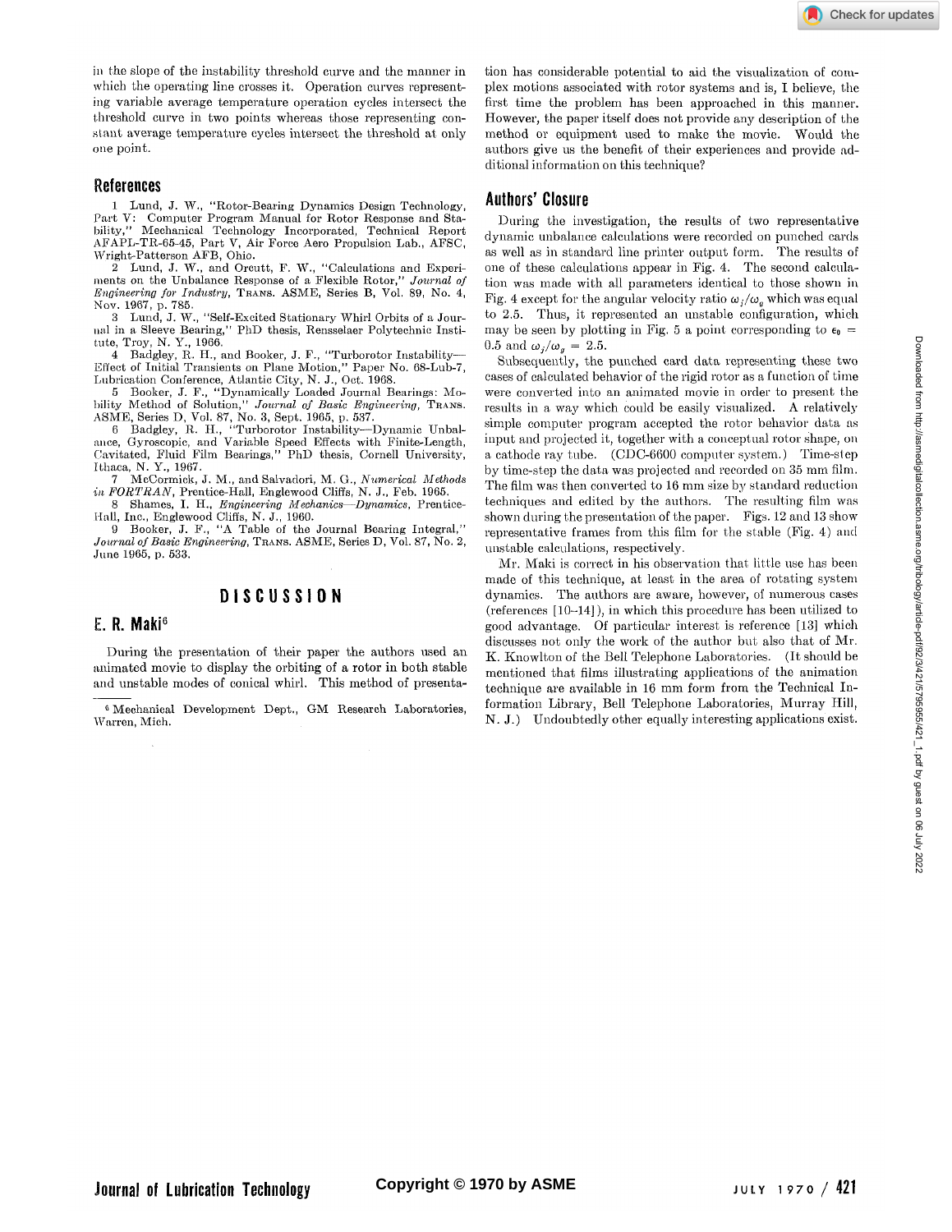

**Fig. 12 Animated display of stable, dynamically unbalanced, rigid rotor motions** 

¥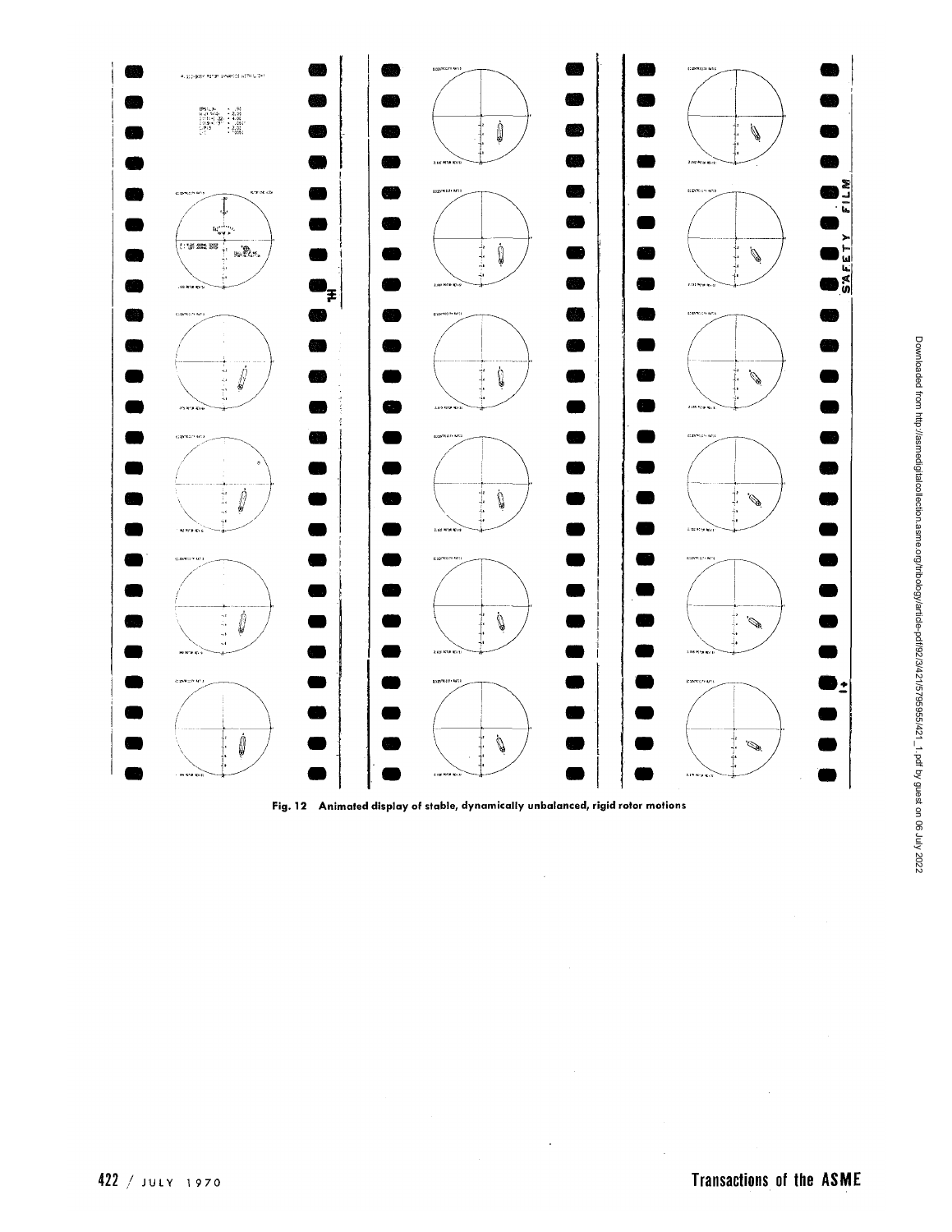

**Fig. 13 Animated display of unstable, dynamically unbalanced, rigid rotor motions** 

 $\ddot{\phantom{a}}$ 

 $\sim$  $\hat{\mathbf{r}}_k$